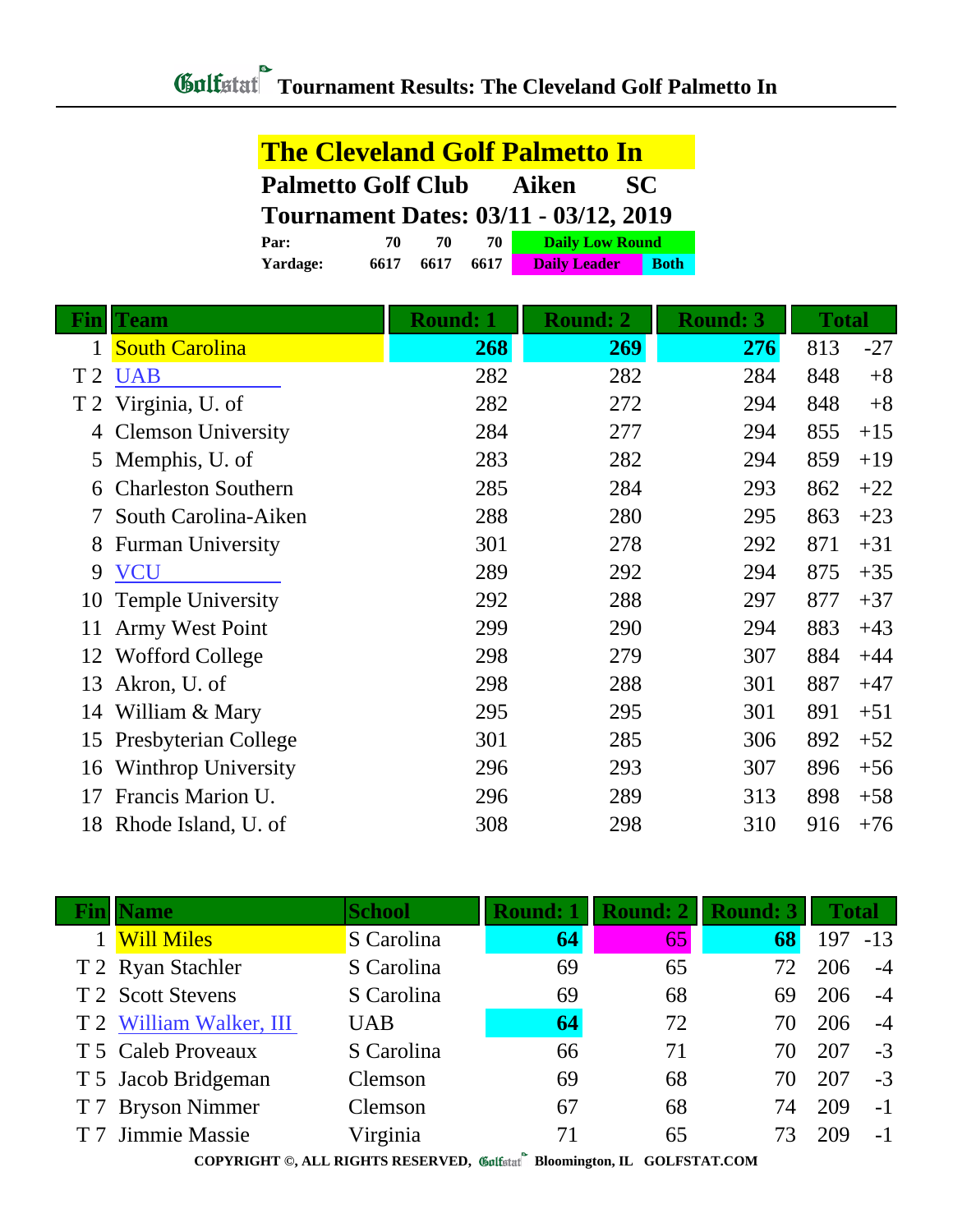## *Golfstaf* Tournament Results: The Cleveland Golf Palmetto In

|      | <b>Fin</b> Name         | <b>School</b> | <b>Round: 1</b> | <b>Round: 2</b> | <b>Round: 3</b> | <b>Total</b> |
|------|-------------------------|---------------|-----------------|-----------------|-----------------|--------------|
|      | 9 Keller Harper         | Furman        | 70              | 67              | 73              | 210<br>E     |
| T 10 | <b>Brandon Smith</b>    | Charles.So    | 75              | 67              | 69              | 211<br>$+1$  |
| T 10 | <b>Thomas Walsh</b>     | Virginia      | 68              | 69              | 74              | 211<br>$+1$  |
| T 12 | <b>Adrian Vagberg</b>   | <b>VCU</b>    | 70              | 74              | 68              | 212<br>$+2$  |
| T 12 | Isaiah Jackson          | Memphis       | 71              | 68              | 73              | 212<br>$+2$  |
| T 12 | <b>John Hayden</b>      | <b>UAB</b>    | 71              | 70              | 71              | 212<br>$+2$  |
| T 15 | AJ Nolin                | PC            | 77              | 64              | 73              | 214<br>$+4$  |
| T 15 | <b>Andrew Orischak</b>  | Virginia      | 70              | 71              | 73              | 214<br>$+4$  |
| T 15 | <b>August Lindvall</b>  | <b>USCA</b>   | 73              | 71              | 70              | 214<br>$+4$  |
| T 15 | <b>Nick Robillard</b>   | <b>UAB</b>    | 72              | 71              | 71              | 214<br>$+4$  |
| T 19 | Dan Sheehan             | <b>USCA</b>   | 71              | 70              | 74              | 215<br>$+5$  |
| T 19 | Jamie Wilson            | S Carolina    | 75              | 71              | 69              | 215<br>$+5$  |
| T 21 | <b>Brad Bawden</b>      | Memphis       | 70              | 71              | 75              | 216<br>$+6$  |
| T 21 | David Morgan            | Virginia      | 73              | 69              | 74              | 216<br>$+6$  |
|      | T 21 Elliott Grayson    | Akron         | 71              | 71              | 74              | 216<br>$+6$  |
| T 21 | John Barone             | Temple U.     | 71              | 70              | 75              | 216<br>$+6$  |
|      | T 21 Walker Simas       | Wofford       | 77              | 64              | 75              | 216<br>$+6$  |
| T 26 | <b>Ian Peng</b>         | <b>VCU</b>    | 74              | 68              | 75              | 217<br>$+7$  |
|      | T 26 Nick Giles         | Memphis       | 69              | 73              | 75              | 217<br>$+7$  |
| T 26 | Tom Trowbridge          | <b>USCA</b>   | 75              | 68              | 74              | 217<br>$+7$  |
| T 29 | Borja Martin            | Memphis       | 74              | 72              | 72              | 218<br>$+8$  |
| T 29 | <b>Brandon McBride</b>  | Charles.So    | 70              | 75              | 73              | 218<br>$+8$  |
|      | T 29 Chase Harris       | Memphis       | 73              | 71              | 74              | 218<br>$+8$  |
|      | T 29 Connor Moore       | Charles.So    | 70              | 72              | 76              | 218<br>$+8$  |
|      | T 29 Dawson Jones       | <b>URI</b>    | 73              | 70              | 75              | 218<br>$+8$  |
|      | T 29 George Eubank      | <b>USCA</b>   | 70              | 71              | 77              | 218<br>$+8$  |
|      | T 29 Trey Wren          | Temple U.     | 73              | 72              | 73              | 218<br>$+8$  |
|      | T 36 Erik Reisner       | Temple U.     | 74              | 73              | 72              | 219<br>$+9$  |
|      | T 36 Stephen Reynolds   | Furman        | 75              | 71              | 73              | 219<br>$+9$  |
|      | T 36 William Nottingham | Clemson       | 71              | 71              | 77              | 219<br>$+9$  |
|      | T 39 Ashton Poole       | Virginia      | 74              | 69              | 77              | $220 + 10$   |
|      | T 39 Charlie Tate       | PC            | 69              | 74              | 77              | $220 + 10$   |
|      | T 39 Connor Bruns       | Furman        | 76              | 71              | 73              | $220 + 10$   |
|      | T 39 Justin Williamson  | Army          | 74              | 72              | 74              | $220 + 10$   |
|      | T 39 Nick Turner        | Army          | 73              | 71              | 76              | $220 + 10$   |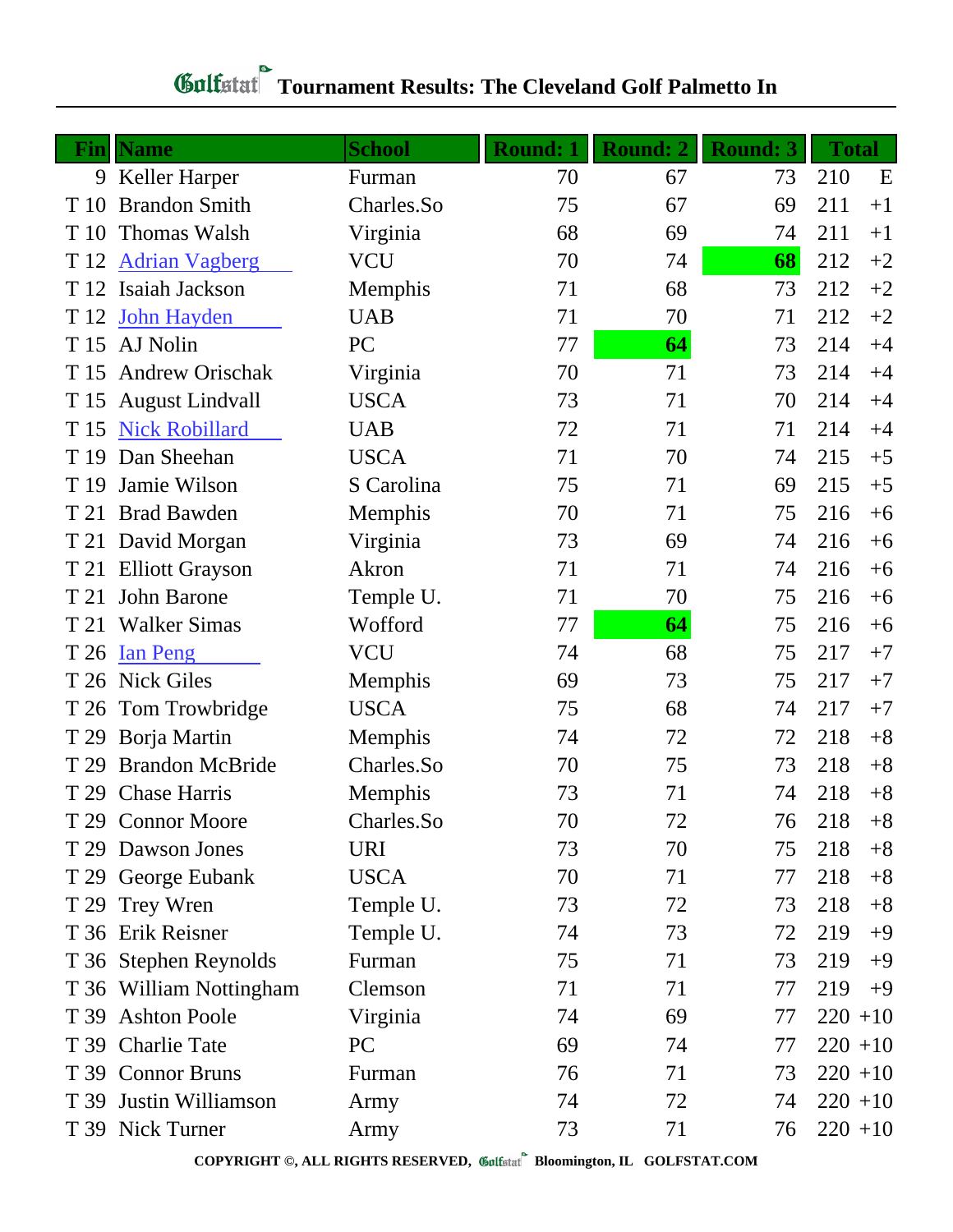## *Golfstaf* Tournament Results: The Cleveland Golf Palmetto In

|      | <b>Fin</b>   Name         | <b>School</b> | <b>Round: 1</b> | <b>Round: 2</b> | <b>Round: 3</b> | <b>Total</b> |
|------|---------------------------|---------------|-----------------|-----------------|-----------------|--------------|
|      | T 39 Trevor Hecht         | Wm. & Mary    | 71              | 74              | 75              | $220 + 10$   |
|      | T 39 Walker Campbell      | Wm. & Mary    | 75              | 71              | 74              | $220 + 10$   |
|      | T 46 Elliot Gothe         | Charles.So    | 76              | 70              | 75              | $221 + 11$   |
| T 46 | <b>Murray Naysmith</b>    | <b>UAB</b>    | 75              | 69              | 77              | $221 + 11$   |
|      | T 46 Sawyer Mills         | Winthrop      | 71              | 77              | 73              | $221 + 11$   |
| T 49 | David Hicks               | Wm. & Mary    | 74              | 72              | 76              | $222 + 12$   |
| T 49 | <b>Jack Crosby</b>        | Furman        | 80              | 69              | 73              | $222 + 12$   |
| T 49 | <b>Walker Jones</b>       | Wofford       | 71              | 69              | 82              | $222 + 12$   |
|      | T 52 Ignacio Puente       | Akron         | 78              | 73              | 72              | $223 + 13$   |
|      | T 52 Kri Tannum Donaldson | <b>VCU</b>    | 73              | 75              | 75              | $223 + 13$   |
|      | T 52 Ryan Marter          | Wofford       | 76              | 73              | 74              | $223 + 13$   |
|      | T 52 Sachin Kumar         | <b>VCU</b>    | 72              | 75              | 76              | $223 + 13$   |
|      | T 56 Alan Smith           | Charles.So    | 70              | 77              | 77              | $224 + 14$   |
|      | T 56 Gary McCabe          | Temple U.     | 74              | 73              | 77              | $224 + 14$   |
|      | T 56 Mitchell McFarland   | Akron         | 72              | 71              | 81              | $224 + 14$   |
|      | T 56 Ryan Tattan          | Winthrop      | 74              | 73              | 77              | $224 + 14$   |
| T 60 | <b>Andrew Watts</b>       | Army          | 78              | 74              | 73              | $225 + 15$   |
|      | T 60 Grant Sellars        | Fr. Marion    | 76              | 69              | 80              | $225 + 15$   |
|      | T 60 John Burghart        | Fr. Marion    | 75              | 72              | 78              | $225 + 15$   |
| T 60 | <b>John Snoddy</b>        | <b>UAB</b>    | 75              | 78              | 72              | $225 + 15$   |
| T 60 | <b>Mattx Plunkett</b>     | Army          | 81              | 73              | 71              | $225 + 15$   |
|      | T 65 Noah Peterson        | Winthrop      | 75              | 68              | 83              | $226 + 16$   |
|      | T 65 Pierre deCaveal      | Fr. Marion    | 72              | 77              | 77              | $226 + 16$   |
|      | T 67 Beau Bayerl          | Akron         | 78              | 73              | 76              | $227 + 17$   |
|      | T 67 Cole Patterson       | PC            | 79              | 72              | 76              | $227 + 17$   |
|      | T 67 Jacob Morris         | Fr. Marion    | 73              | 76              | 78              | $227 + 17$   |
|      | T 67 Thomas Katsenes      | Army          | 74              | 74              | 79              | $227 + 17$   |
|      | T 67 Zack Gordon          | Clemson       | 79              | 75              | 73              | $227 + 17$   |
|      | T 72 Chris Francoeur      | <b>URI</b>    | 74              | 75              | 80              | $229 + 19$   |
|      | T 72 Conor McGrath        | Temple U.     | 78              | 73              | 78              | $229 + 19$   |
|      | T 72 Otto Voettiner       | Wm. & Mary    | 75              | 78              | 76              | $229 + 19$   |
|      | T 72 Stuart Fuller        | Wofford       | 74              | 78              | 77              | $229 + 19$   |
|      | T 72 Turk Pettit          | Clemson       | 77              | 70              | 82              | $229 + 19$   |
|      | 77 Cam Berackman          | <b>VCU</b>    | 79              | 75              | 76              | $230 + 20$   |
|      | 78 Brody Boston           | PC            | 76              | 76              | 80              | $232 + 22$   |